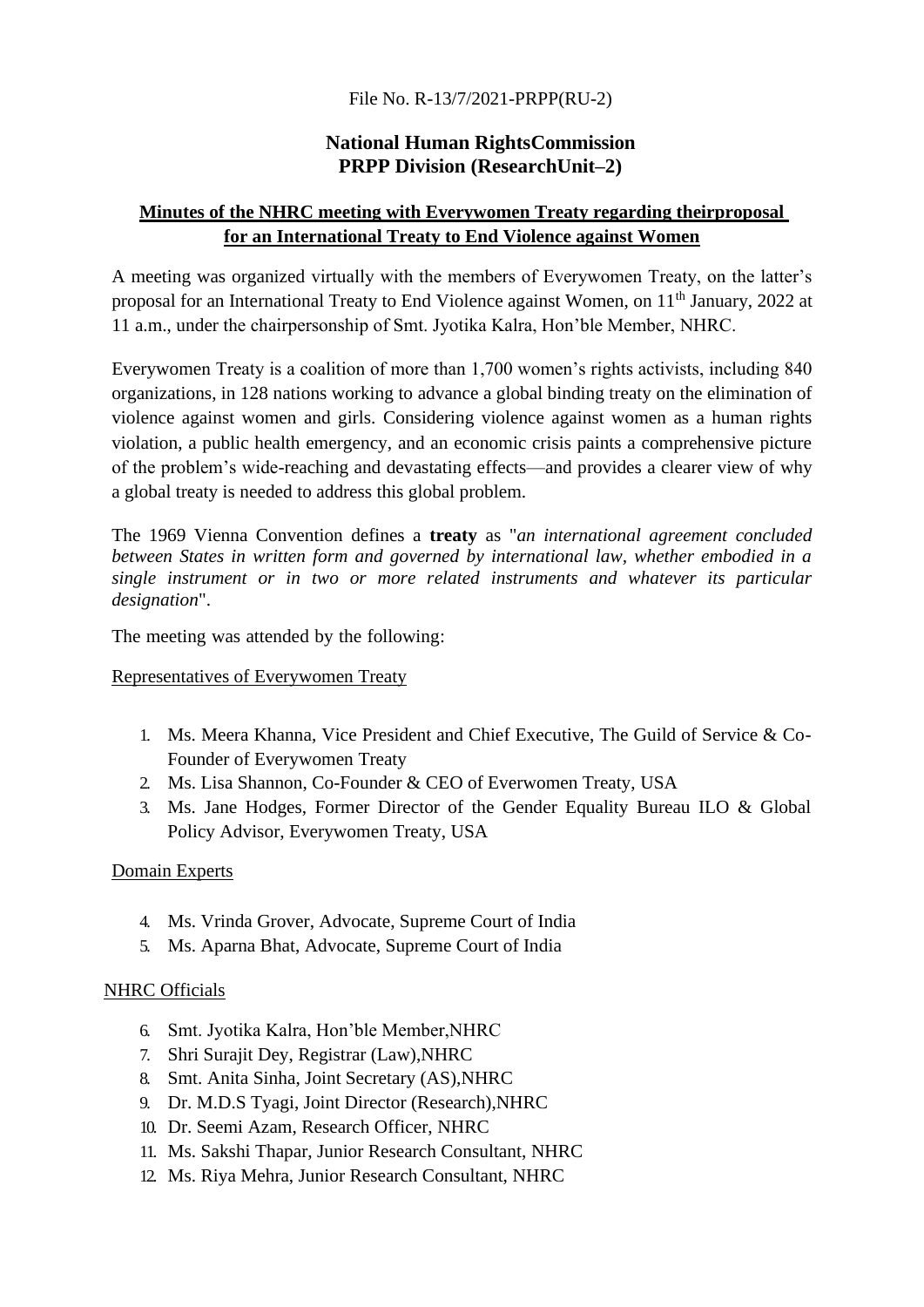**Dr. M.D.S Tyagi, Joint Director (Research), NHRC** welcomed all the participants and requested the representatives of Everywomen Treaty, namely **Ms. Meera Khanna, Ms. Jane Hodges and Ms. Linna Shannon,** to share their views on the subject. A presentation was made by them highlighting the rising incidents of gender-based violence across the globe and emphasizing the need and salient features of the proposed treaty to address theissue.

The key points of the submission by the members of Everywomen Treaty are as follows:

# A) **Present Scenario**:

- As per WHO (2021) report, 37 percent women in South Asia suffer from violence from their intimate partners, 46 percent of cases are of child marriages in which India alone accounts for one-third of the total number of cases of childmarriages.
- There have been many associated issues with respect to violence against women (VAW) such as culture of silence, culture of impunity, high cost of violence against VAW leading to intergenerationalpoverty.
- Over the time, the issue of violence against women has been addressed at the international level. One of the best practices shared by the UN Women and European Union (EU) in 2019 is 'spotlight initiative' that has resulted in framing 41 laws on gender-basedviolence.
- Another example, In India, 'Bell Bajao Andolan' was launched to facilitate women to seek help when she is a victim ofviolence.
- In 2009, the United Nations passed Violence against Women Act which led to drop in the cases of VAW by 67percent.
- Even in CEDAW, forms of gender-based violence 'rape' and 'harassment'- are missing. However, in its general recommendation no. 19 and 35, violence against women has been addressed.
- There is enforcement as well as a monetary gap in the UN CEDAW Convention. Hence, the present international laws, conventions or treaties havelimitations.

Hence, there is a need to have a new standalone treaty that would directly address the issue of violence against women and the women can exercise her rights directly under oneframework.

# **B) Key elements of Treaty**

- Legal Reforms: There is need for strong laws to ensure that there is no violence against women and girls. Therefore, universally accepted legal laws must be framed to addressVAW.
- Accountability and Training: The state and non-state actors like judiciary, police, and other enforcement agencies including civil society organizations should be accountable and proper training to these agencies must beprovided.
- Services: Services like Shelter homes should be built with resilient infrastructure to provide shelter to women and girls who are victims of gender-basedviolence.
- Preventive Measures: Measures taken by the government to prevent genderbasedviolence.
- Funding: At present, \$408 million on an average are spent across the globe to prevent violence against women (VAW). This amount is quite less and hence, to ensure VAW